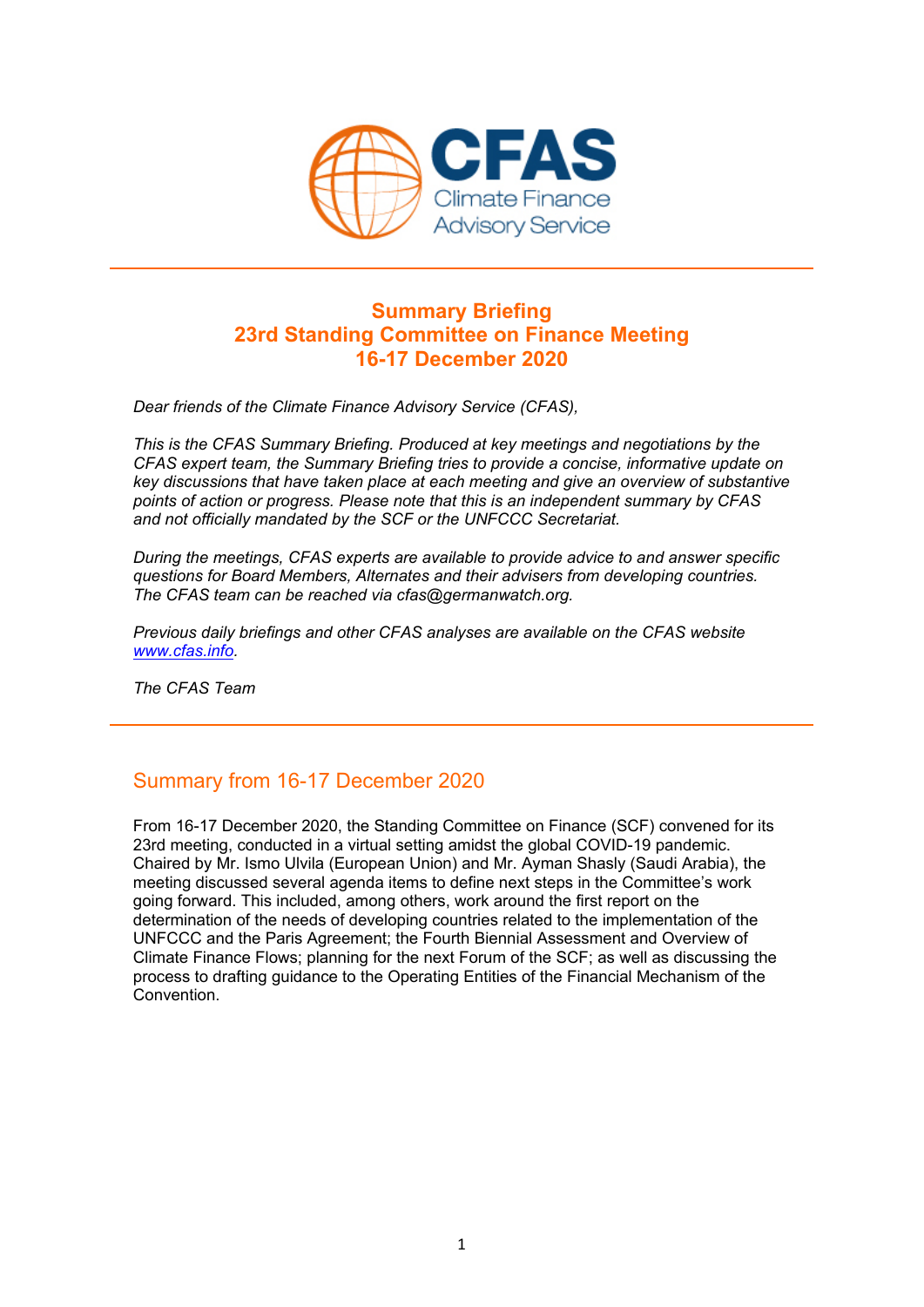## Fourth Biennial Assessment and Overview of Climate Finance Flows

The discussion on the status quo of the 2020 Biennial Assessment and Overview of Climate Finance Flows (BA) was facilitated by Ms. Vicky Noens (Belgium) (co-facilitator Mr. Hussein Alfa Nafo was absent in this SCF meeting). As a starting point for discussions over the second-order draft of the technical report of the Fourth Biennial Assessment and Overview of Climate Finance Flows (2020) (Fourth BA), attending consultants for the report (Mr. Padraig Oliver, Ms. Chavi Meattle, Ms. Charlene Watson, Ms. Chantal Naidoo) were invited to present the work in progress. The call for evidence for the Fourth BA ended on 30 October 2020 with twenty-nine submissions received from Parties and non-Party stakeholders. As an additional source for input for the report, three informal outreach webinars were held in October and November.

After the consultants' presentation, SCF members as well as other stakeholders were invited to give feedback or ask questions. One issue highlighted in the debate focused on how gender was addressed in the report. One SCF member asked why gender considerations have received greater attention in comparison to former reports and other subordinated topics. An observer criticised that gender and vulnerable groups have been addressed as a combined topic, bearing the risk of implying that women would be considered as more vulnerable in general. Another debate surrounded the topic of Article 2.1c of the Paris Agreement and whether it should necessarily be reflected across all parts of the report, in addition to a separate chapter on the matter. Further comments on Article 2.1c referred to the fact that it is still unclear what is meant by financial flows, making it difficult to judge on what to include and what not to cover. Finally, the topic of doublecounting and how to to ensure thorough climate finance figures was brought up again, using the contributions to the Global Environment Facility (GEF) communicated in the Biennial Reports as an example that some countries only report climate-specific contributions, while others report the full amount of contributions to the facility as climate finance. Further comments related to the need for greater elaboration of specific parts of the report (e.g. instruments, additionality) and to recommendation to consider latest publications on the topic of climate finance, such as the report on Climate Finance Provided and Mobilised by Developed Countries in 2013-18 by the Organisation for Economic Co-operation and Development (OECD).

The consultants took note of the additionally mentioned sources and suggestions for improving the draft chapters. On Article 2.1c, they highlighted that the elaborate chapter in the Fourth BA will be a starting point or a summary of what has been out there regarding the operationalisation of this Article. Therefore, the chapter takes a broad approach and due to significant linkages to other topics, it also occurs as a cross-cutting theme within the whole report. On gender and vulnerable groups, they want to look into a better organisation of these two themes. On the stronger presence of gender in the report in general, Ms. Vicky Noens, Co-Facilitator of the report, underlined that it is due to the Gender Action Plan adopted under the UNFCCC at COP25 and that there have been requests to include more gender-related views.

The SCF concluded this agenda item by stating that the work on the draft of the Fourth BA will continue with the aim to present a third-order draft by the next meeting. The upcoming draft is expected to already include elements on the summary and recommendations for initial consideration. In case SCF members still want to submit additional comments on the current draft, they can do so in writing by 15 January 2021.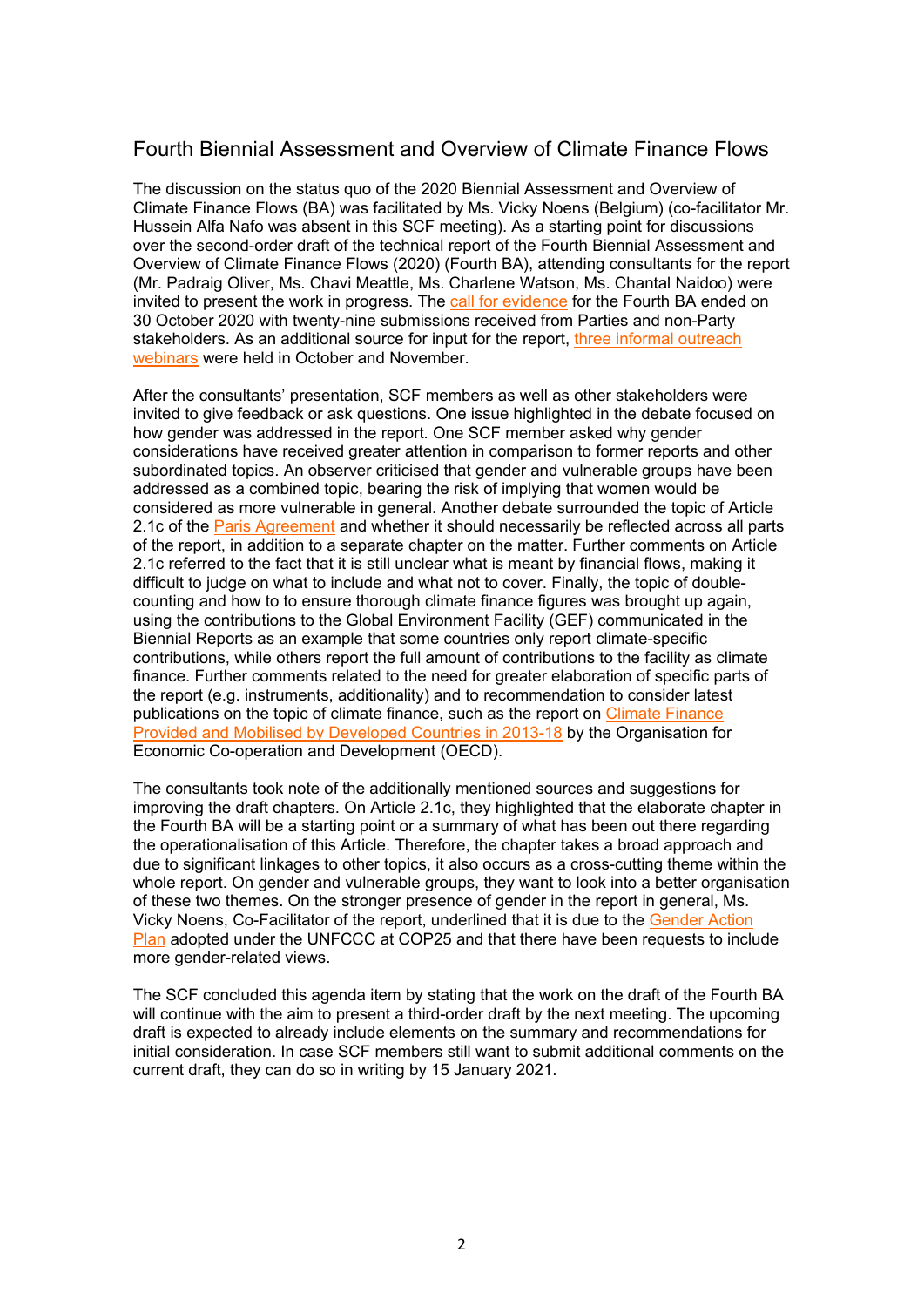#### First report on the determination of the needs of developing country Parties

The discussion on the second-order draft of the report on the determination of the needs of developing country Parties (NDR) was led by the co-facilitators Mr. Zaheer Fakir (South Africa) and Mr. Mattias Frumerie (Sweden). The call for evidence for the NDR ended on 30 October 2020 and concluded with 34 submissions from Parties and non-Party stakeholders. To gather additional information, another informal outreach webinar was held in October 2020, following the two webinars held in September. The agenda item started off with a detailed presentation by the attentending consultants (Ms. Aidy Halimanjaya, Mr. George Mwaniki, Ms. Sandra Guzmán) on the status quo of the different chapters in the report, including insights into the results already gathered. The report focuses on one hand on the needs itself, which are communicated in both qualitative and quantitative terms, and on the other hand on the different methods applied to identify such needs, which will be presented in a clustered manner in the corresponding chapter of the report.

As a reply to the consultant's overview of the current NDR draft, SCF members and further stakeholders raised a couple of issues: It was underlined that the topic of loss and damage is a key priority for certain countries in terms of needs and whether this could be reflected on equal terms to mitigation and adaptation needs. This was opposed by other views that loss and damage is not covered by the Convention or the Paris Agreement to the same degree as mitigation and adaptation in terms of objectives and therefore not in the scope of the NDR. Regarding the scope of the report, it was also mentioned that the current phrasing of the objectives is not in line to the agreed upon mandate and should be adapted. Concerning the content of the NDR it was mentioned that a cautious approach should be taken when aggregating needs, referring to the fact that the landscape of methods applied is still quite diverse, and that potential impacts by the COVID-19 pandemic should also be mentioned. In addition, similar to the Fourth BA, it was also hinted at the fact that the topics "gender" and "vulnerable groups" should not be mixed up. Finally, it was asked whether a debt sustainability assessment has been carried out for the countries and if economic and non-economic data on the needs were weighted differently. Concerning the process, non-Party stakeholders pointed out that the draft report was only available on short notice, one day ahead of the meeting, which should be adapted next time.

When given the chance to reply to the comments, the Consultants took note of the remarks made on the current content of the NDR. On the debt sustainability assessment, they said that they are not undertaking their own assessment on the countries, but are just reflecting in a structured manner what has been submitted, including a reflection of the different methods applied, which do not take debt into consideration. However, they would be grateful for any recommendations on how reporting might be improved or deliver more insights in future report cycles. The Co-Facilitators said that the next draft will be made available in a more timely manner.

Similar to the Fourth BA, the SCF concluded this agenda item by stating that the work on the draft of the NDR will continue with the aim to present a third-order draft by the next meeting. The upcoming draft is expected to already include elements on the summary and recommendations for initial consideration. In case SCF members still want to submit additional comments on the current draft, they can do so in writing by 15 January 2021.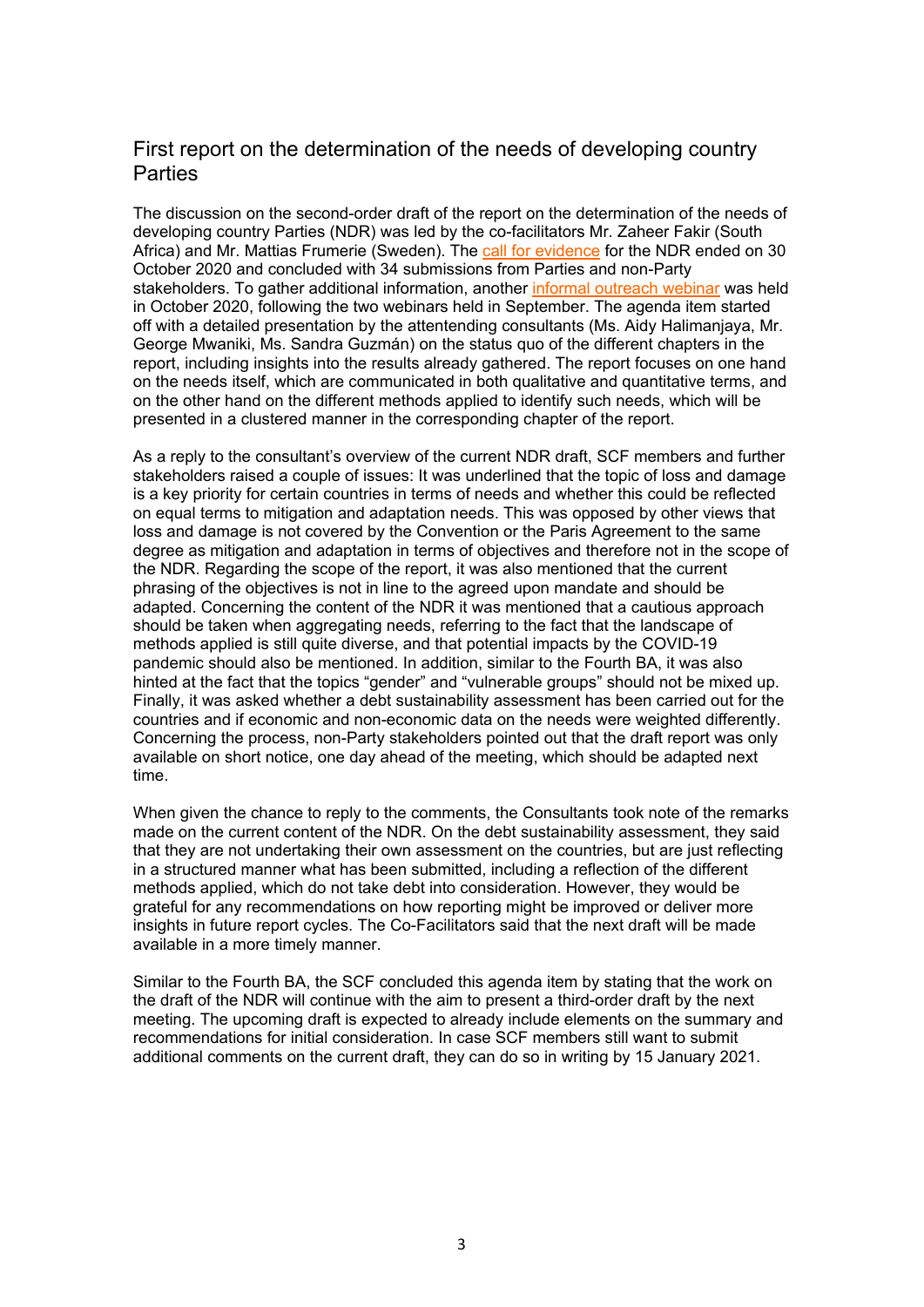### Forum on Finance for Nature-based Solutions

At the 21st SCF meeting, members agreed to organize the 2020 SCF Forum on the theme of "Finance for Nature-Based Solutions". A draft programme was prepared and a call for inputs launched during the intersessional period. At the 22nd SCF meeting, the draft programme was discussed and it was agreed that the co-facilitators for this item, Ms. Fiona Gilbert (Australia) and Mr. Mohamed Nasr (Egypt) would revise the draft based on the comments received and would conduct a virtual consultation with the providers of submissions.

The co-facilitators reported that the consultations were held in November 2020, during which key issues were raised including how to define Nature–based Solutions (NBS), the identification of high potential solutions and how to link NBS to other processes, like the SDGs, as well as to market approaches. The topic of how to make the Forum more meaningful for all stakeholders was also raised. The co-facilitators agreed that many converging views were expressed during this consultation, which will help refine the Forum´s programme. Additionally, a synthesis paper based on the submissions will be prepared as an input to the Forum.

SCF members welcomed the summary of the virtual consultations with stakeholders and the work undertaken by the co-facilitators, and provided comments on how to integrate this into the Forum´s programme. These comments focused on the need to dedicate time to the topic of innovative financing options, with the integration of the private sector and the wider finance landscape, as well as to the definition of NBS. On this last point, there was agreement that it is an important topic, but some members expressed that the Forum should not turn into a debate on how to define NBS.

Additional comments focused on identifying synergies and linkages with other events and processes planned for 2021, and exploring a joint organisation of the Forum with these events. It was mentioned that an invitation had been extended from the Government of Bahrain to hold this event in October 2021, as part of a planned event on climate and energy. The final date and venue of the Forum is expected to be defined by May 2021, taking into consideration that enough time needs to be allowed in order to prepare the final report of the Forum before COP26, where it should be presented. Other aspects like the suitability of other events and the viability of travelling due to COVID-19 restrictions are also important considerations. The Forum is still being planned as an in person event and all invitations to host it, including the one from Bahrain will be considered.

As next steps, the Forum´s programme will be refined based on the consultations and submissions received, and made available to the SCF before its 24th meeting; a synthesis paper of the submissions will be prepared and options for a time and venue will continue to be considered, until May 2021.

#### Draft guidance to the Operating Entities of the Financial Mechanism

The two co-facilitators of this item, Mr. Toru Sugio (Japan) and Ms. Diann Black Layne (Antigua and Barbuda) started by recalling that providing guidance to the operating entities of the Financial Mechanism is part of the mandate of the SCF and is an important communication tool between the Parties and these entities. The co-facilitators presented a proposed timeline for the preparation of guidance for COP26, and added that an approach on how to prepare the guidance needs to be agreed on by the 24th meeting of the SCF. The proposed timeline presented two options for how to address the call for inputs on the GCF and GEF reports for 2020 and 2021: two separate calls for submissions or a single one for both years. It also presented two options on how to move forward with the preparation of the guidance document: preparation of an outline by co-facilitators, to which Parties and Constituted Bodies can provide inputs, or a draft text for consideration by the